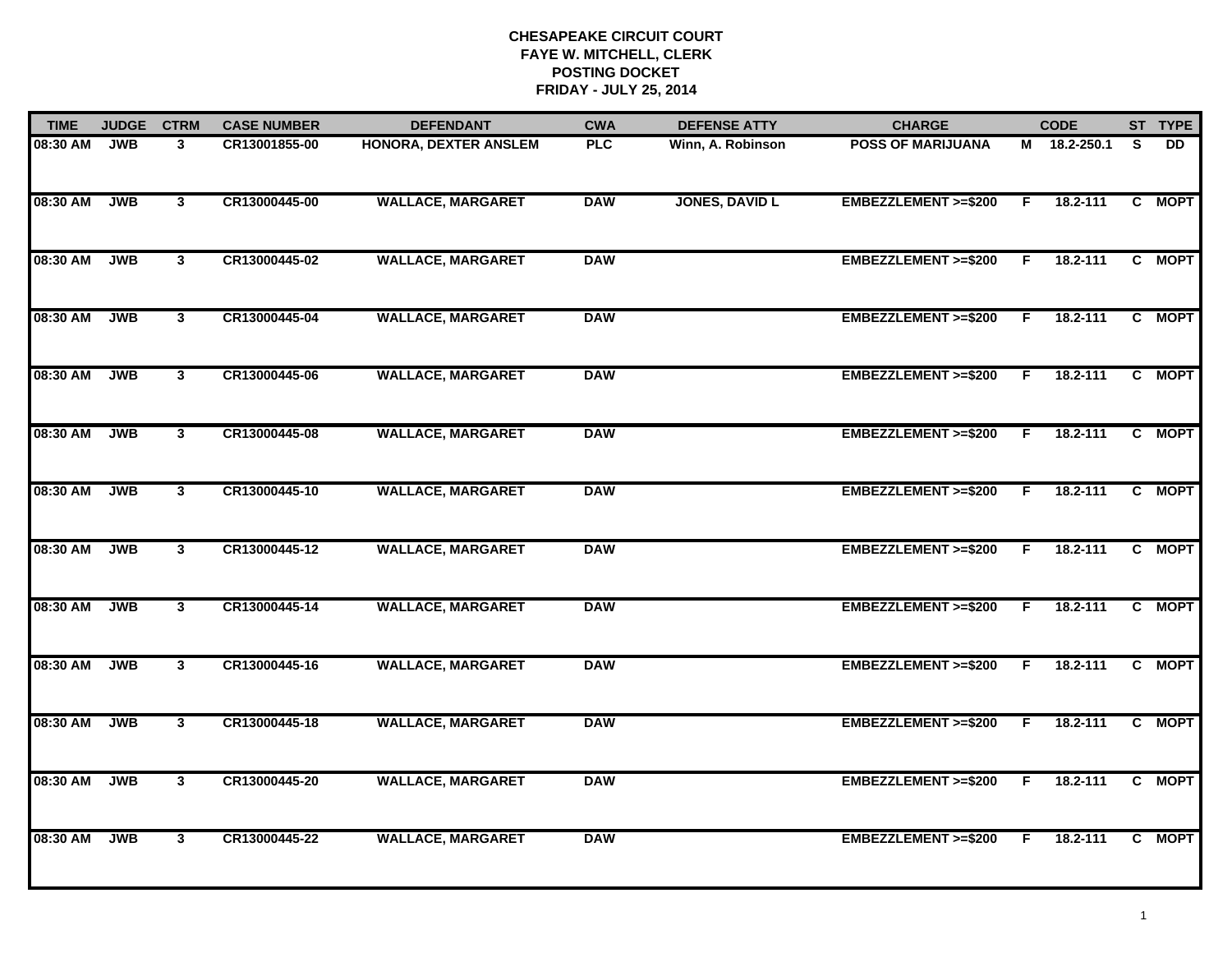| <b>TIME</b> | <b>JUDGE</b> | <b>CTRM</b>             | <b>CASE NUMBER</b> | <b>DEFENDANT</b>         | <b>CWA</b> | <b>DEFENSE ATTY</b> | <b>CHARGE</b>                  |    | <b>CODE</b>  | ST TYPE |
|-------------|--------------|-------------------------|--------------------|--------------------------|------------|---------------------|--------------------------------|----|--------------|---------|
| 08:30 AM    | <b>JWB</b>   | 3                       | CR13000445-24      | <b>WALLACE, MARGARET</b> | <b>DAW</b> |                     | EMBEZZLEMENT >=\$200           | F. | 18.2-111     | C MOPT  |
| 08:30 AM    | <b>JWB</b>   | $\mathbf{3}$            | CR13000445-26      | <b>WALLACE, MARGARET</b> | <b>DAW</b> |                     | EMBEZZLEMENT >=\$200           | E  | $18.2 - 111$ | C MOPT  |
| 08:30 AM    | <b>JWB</b>   | $\mathbf{3}$            | CR13000445-28      | <b>WALLACE, MARGARET</b> | <b>DAW</b> |                     | EMBEZZLEMENT >=\$200           | F. | 18.2-111     | C MOPT  |
| 08:30 AM    | <b>JWB</b>   | $\mathbf{3}$            | CR13000445-30      | <b>WALLACE, MARGARET</b> | <b>DAW</b> |                     | EMBEZZLEMENT >=\$200           | F. | 18.2-111     | C MOPT  |
| 08:30 AM    | JWB          | $\mathbf{3}$            | CR13000445-32      | <b>WALLACE, MARGARET</b> | <b>DAW</b> |                     | EMBEZZLEMENT >=\$200           | F. | 18.2-111     | C MOPT  |
| 08:30 AM    | <b>JWB</b>   | $\mathbf{3}$            | CR13000445-34      | <b>WALLACE, MARGARET</b> | <b>DAW</b> |                     | EMBEZZLEMENT >=\$200           | F. | $18.2 - 111$ | C MOPT  |
| 08:30 AM    | <b>JWB</b>   | 3                       | CR13000445-36      | <b>WALLACE, MARGARET</b> | <b>DAW</b> |                     | EMBEZZLEMENT >=\$200           | F. | 18.2-111     | C MOPT  |
| 08:30 AM    | <b>JWB</b>   | $\overline{\mathbf{3}}$ | CR13000445-38      | <b>WALLACE, MARGARET</b> | <b>DAW</b> |                     | EMBEZZLEMENT >=\$200           | F. | 18.2-111     | C MOPT  |
| 08:30 AM    | <b>JWB</b>   | $\mathbf{3}$            | CR13000445-39      | <b>WALLACE, MARGARET</b> | <b>DAW</b> |                     | EMBEZZLEMENT >=\$200           | E  | $18.2 - 111$ | C MOPT  |
| 08:30 AM    | <b>JWB</b>   | $\mathbf{3}$            | CR13000445-40      | <b>WALLACE, MARGARET</b> | <b>DAW</b> |                     | EMBEZZLEMENT >=\$200           | F. | 18.2-111     | C MOPT  |
| 08:30 AM    | <b>JWB</b>   | $\mathbf{3}$            | CR13000445-41      | <b>WALLACE, MARGARET</b> | <b>DAW</b> |                     | EMBEZZLEMENT >=\$200           | F. | 18.2-111     | C MOPT  |
| 08:30 AM    | <b>JWB</b>   | $\overline{\mathbf{3}}$ | CR13000445-42      | <b>WALLACE, MARGARET</b> | <b>DAW</b> |                     | EMBEZZLEMENT >=\$200           | F. | 18.2-111     | C MOPT  |
| 08:30 AM    | <b>JWB</b>   | $\mathbf{3}$            | CR13000445-43      | <b>WALLACE, MARGARET</b> | <b>DAW</b> |                     | <b>EMBEZZLEMENT &gt;=\$200</b> | F. | 18.2-111     | C MOPT  |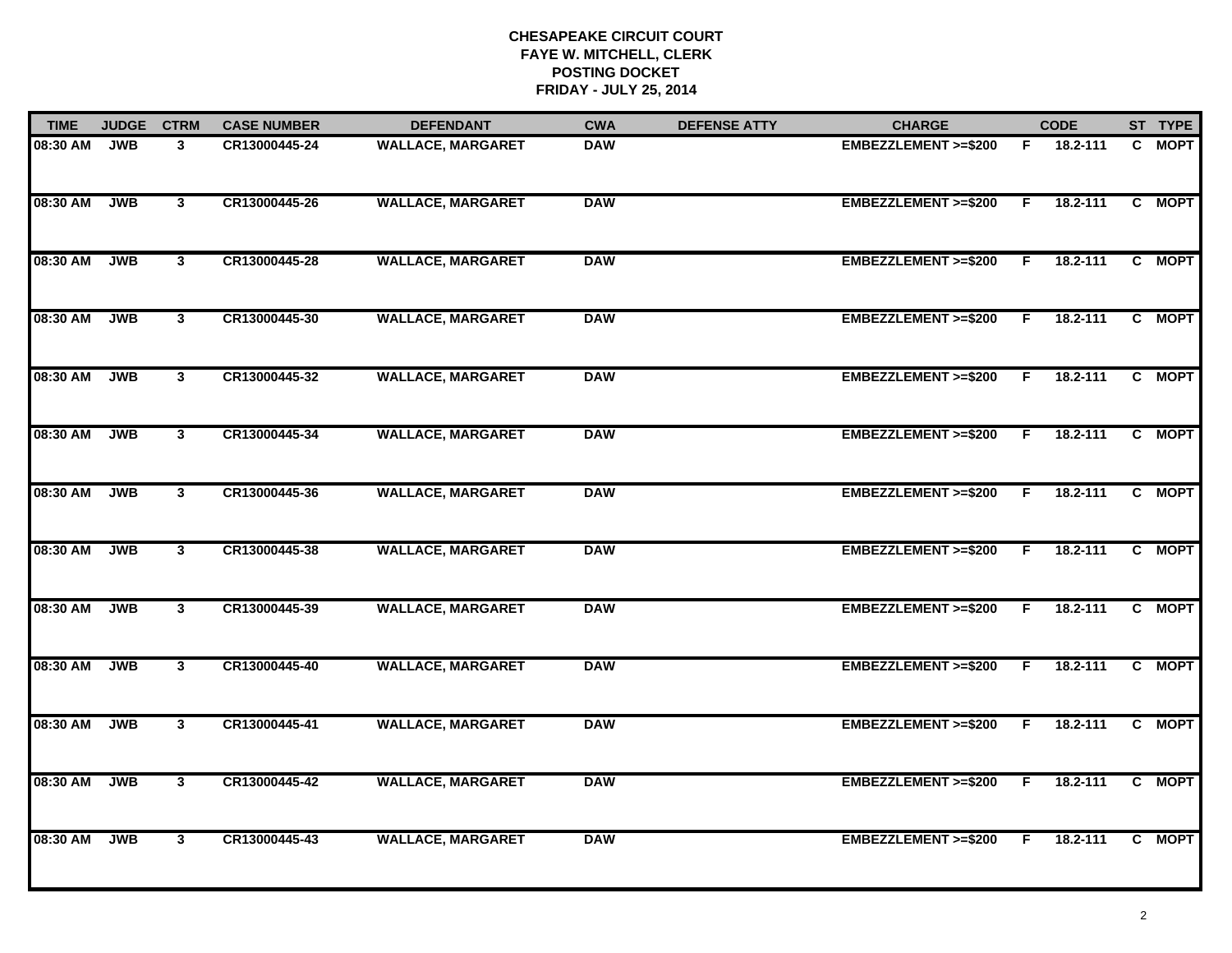| <b>TIME</b> | <b>JUDGE</b> | <b>CTRM</b>  | <b>CASE NUMBER</b> | <b>DEFENDANT</b>              | <b>CWA</b> | <b>DEFENSE ATTY</b>     | <b>CHARGE</b>                  |    | <b>CODE</b> | ST TYPE |
|-------------|--------------|--------------|--------------------|-------------------------------|------------|-------------------------|--------------------------------|----|-------------|---------|
| 08:30 AM    | <b>JWB</b>   | 3            | CR13000445-44      | <b>WALLACE, MARGARET</b>      | <b>DAW</b> |                         | EMBEZZLEMENT >=\$200           |    | F 18.2-111  | C MOPT  |
| 08:30 AM    | <b>JWB</b>   | $\mathbf{3}$ | CR13000445-45      | <b>WALLACE, MARGARET</b>      | <b>DAW</b> |                         | <b>EMBEZZLEMENT &gt;=\$200</b> | F. | 18.2-111    | C MOPT  |
| 08:30 AM    | <b>JWB</b>   | $\mathbf{3}$ | CR13000445-46      | <b>WALLACE, MARGARET</b>      | <b>DAW</b> |                         | EMBEZZLEMENT >=\$200           | F  | 18.2-111    | C MOPT  |
| 08:30 AM    | <b>JWB</b>   | $\mathbf{3}$ | CR13000445-47      | <b>WALLACE, MARGARET</b>      | <b>DAW</b> |                         | EMBEZZLEMENT >=\$200           | F. | 18.2-111    | C MOPT  |
| 08:30 AM    | <b>JWB</b>   | $\mathbf{3}$ | CR13000445-48      | <b>WALLACE, MARGARET</b>      | <b>DAW</b> |                         | EMBEZZLEMENT >=\$200           | F. | 18.2-111    | C MOPT  |
| 08:30 AM    | <b>JWB</b>   | $\mathbf{3}$ | CR13000445-49      | <b>WALLACE, MARGARET</b>      | <b>DAW</b> |                         | EMBEZZLEMENT >=\$200           | F. | 18.2-111    | C MOPT  |
| 08:30 AM    | <b>JWB</b>   | $\mathbf{3}$ | CR13000445-50      | <b>WALLACE, MARGARET</b>      | <b>DAW</b> |                         | <b>EMBEZZLEMENT &gt;=\$200</b> | F. | 18.2-111    | C MOPT  |
| 08:30 AM    | <b>JWB</b>   | $\mathbf{3}$ | CR13000445-51      | <b>WALLACE, MARGARET</b>      | <b>DAW</b> |                         | <b>EMBEZZLEMENT &gt;=\$200</b> | F. | 18.2-111    | C MOPT  |
| 08:30 AM    | <b>JWB</b>   | 3            | CR13000445-52      | <b>WALLACE, MARGARET</b>      | <b>DAW</b> |                         | <b>EMBEZZLEMENT &gt;=\$200</b> | F. | 18.2-111    | C MOPT  |
| 08:30 AM    | <b>JWB</b>   | $\mathbf{3}$ | CR13000445-53      | <b>WALLACE, MARGARET</b>      | <b>DAW</b> |                         | EMBEZZLEMENT >=\$200           | F. | 18.2-111    | C MOPT  |
| 08:30 AM    | <b>JWB</b>   | $\mathbf{3}$ | CR14000177-00      | <b>WATSON, PATRICK EUGENE</b> | <b>PLC</b> | <b>JONES, M COLSTON</b> | <b>FORGERY PUBLIC RECORD F</b> |    | 18.2-168    | C SENR  |
| 08:30 AM    | <b>JWB</b>   | $\mathbf{3}$ | CR14000177-03      | <b>WATSON, PATRICK EUGENE</b> | <b>PLC</b> | <b>JONES, M COLSTON</b> | <b>FORGE CHECK</b>             | F. | 18.2-172    | C SENR  |
| 08:30 AM    | <b>JWB</b>   | $\mathbf{3}$ | CR14000177-04      | <b>WATSON, PATRICK EUGENE</b> | <b>PLC</b> | <b>JONES, M COLSTON</b> | UTTER/ATTEMPT FORGERY F        |    | 18.2-172    | C SENR  |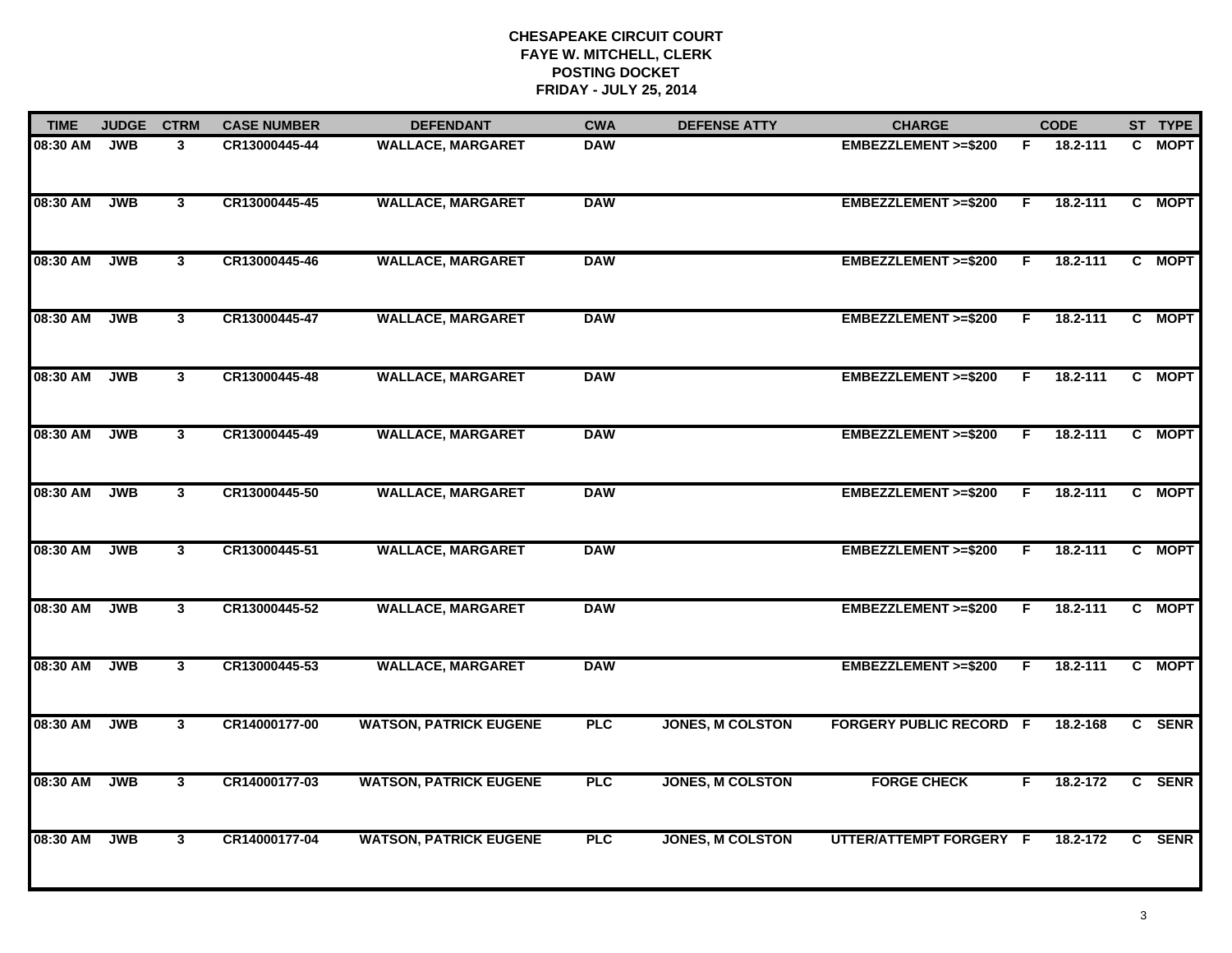| <b>TIME</b>  | <b>JUDGE</b> | <b>CTRM</b>             | <b>CASE NUMBER</b> | <b>DEFENDANT</b>                | <b>CWA</b> | <b>DEFENSE ATTY</b>      | <b>CHARGE</b>                                 |     | <b>CODE</b>         |              | ST TYPE       |
|--------------|--------------|-------------------------|--------------------|---------------------------------|------------|--------------------------|-----------------------------------------------|-----|---------------------|--------------|---------------|
| 08:30 AM     | <b>JWB</b>   | 3                       | CR14000177-05      | <b>WATSON, PATRICK EUGENE</b>   | <b>PLC</b> | <b>JONES, M COLSTON</b>  | <b>OBTAIN MONEY/FALSE</b><br><b>PRETENSE</b>  | F.  | 18.2-178            | $\mathbf{c}$ | <b>SENR</b>   |
| 08:30 AM     | <b>JWB</b>   | $\mathbf{3}$            | CR14000177-08      | <b>WATSON, PATRICK EUGENE</b>   | <b>PLC</b> | <b>JONES, M COLSTON</b>  | <b>OBTAIN MONEY/FALSE</b><br><b>PRETENSE</b>  | F.  | 18.2-178            |              | C SENR        |
| 08:30 AM     | <b>JWB</b>   | $\overline{3}$          | CR14000177-09      | <b>WATSON, PATRICK EUGENE</b>   | PLC        | <b>JONES, M COLSTON</b>  | UTTER/ATTEMPT FORGERY F                       |     | 18.2-172            |              | C SENR        |
| 08:30 AM     | <b>JWB</b>   | $\mathbf{3}$            | CR14000177-10      | <b>WATSON, PATRICK EUGENE</b>   | PLC        | <b>JONES, M COLSTON</b>  | <b>FORGE A CHECK</b>                          | F.  | 18.2-172            |              | C SENR        |
| 08:30 AM     | <b>JWB</b>   | $\mathbf{3}$            | CR14000177-12      | <b>WATSON, PATRICK EUGENE</b>   | <b>PLC</b> | <b>JONES, M COLSTON</b>  | <b>IDENTITY THEFT</b>                         |     | M 18.2-186.3        |              | C SENR        |
| 08:30 AM     | <b>JWB</b>   | $\mathbf{3}$            | CR14000177-13      | <b>WATSON, PATRICK EUGENE</b>   | PLC        | <b>JONES, M COLSTON</b>  | <b>SUSP OL</b>                                |     | M B.46.2-301 C SENR |              |               |
| 08:30 AM     | <b>JWB</b>   | $\mathbf{3}$            | CR14000177-16      | <b>WATSON, PATRICK EUGENE</b>   |            |                          | 79/60 SP                                      |     | I G.46.2-878 S SENR |              |               |
| 08:30 AM     | <b>EPG</b>   | $\overline{\mathbf{4}}$ | CR12001610-00      | <b>HARRIS, SHANE ROBERT</b>     | <b>AMF</b> | Black, Hugh E.; III      | <b>POSSESS COCAINE</b>                        | F   | 18.2-250            |              | <b>B</b> MOPT |
| 08:30 AM     | <b>EPG</b>   | 4                       | CR12001610-01      | <b>HARRIS, SHANE ROBERT</b>     | <b>AMF</b> | Black, Hugh E.; III      | POSS MARIJUANA 1ST OFF M                      |     | 18.2-250.1          |              | <b>B</b> MOPT |
| 08:30 AM     | <b>EPG</b>   | 4                       | CR14000424-00      | <b>HOUSTON, TAMMI LEIGHANN</b>  | <b>PLC</b> | <b>JONES, M COLSTON</b>  | <b>GRAND LARCENY</b>                          | F.  | 18.2-95             |              | <b>B</b> SENR |
| 08:30 AM EPG |              | 4                       | CR13001493-03      | <b>KITCHEN-WILLIAMS, TALISA</b> | <b>SMK</b> | <b>SPENCER, JOANNE</b>   | <b>VIOL PROBATION OF MISD M</b><br><b>OFF</b> |     | 19.2-306            | В            | UA            |
| 08:30 AM     | <b>EPG</b>   | 4                       | CR14001272-00      | <b>LIGGINS, MELVIN MARQUES</b>  | <b>PLC</b> | <b>PASS, STEPHANIE P</b> | <b>VIOL PROBATION ON FEL</b><br><b>OFF</b>    | - F | 19.2-306            | C            | <b>REV</b>    |
| 08:30 AM     | <b>EPG</b>   | 4                       | CR14000094-00      | <b>LIGGINS, MELVIN MARQUIS</b>  | <b>PLC</b> | <b>PASS, STEPHANIE P</b> | <b>PETIT LARCENY 3RD OFF</b>                  | - F | 18.2-96             |              | <b>B</b> SENR |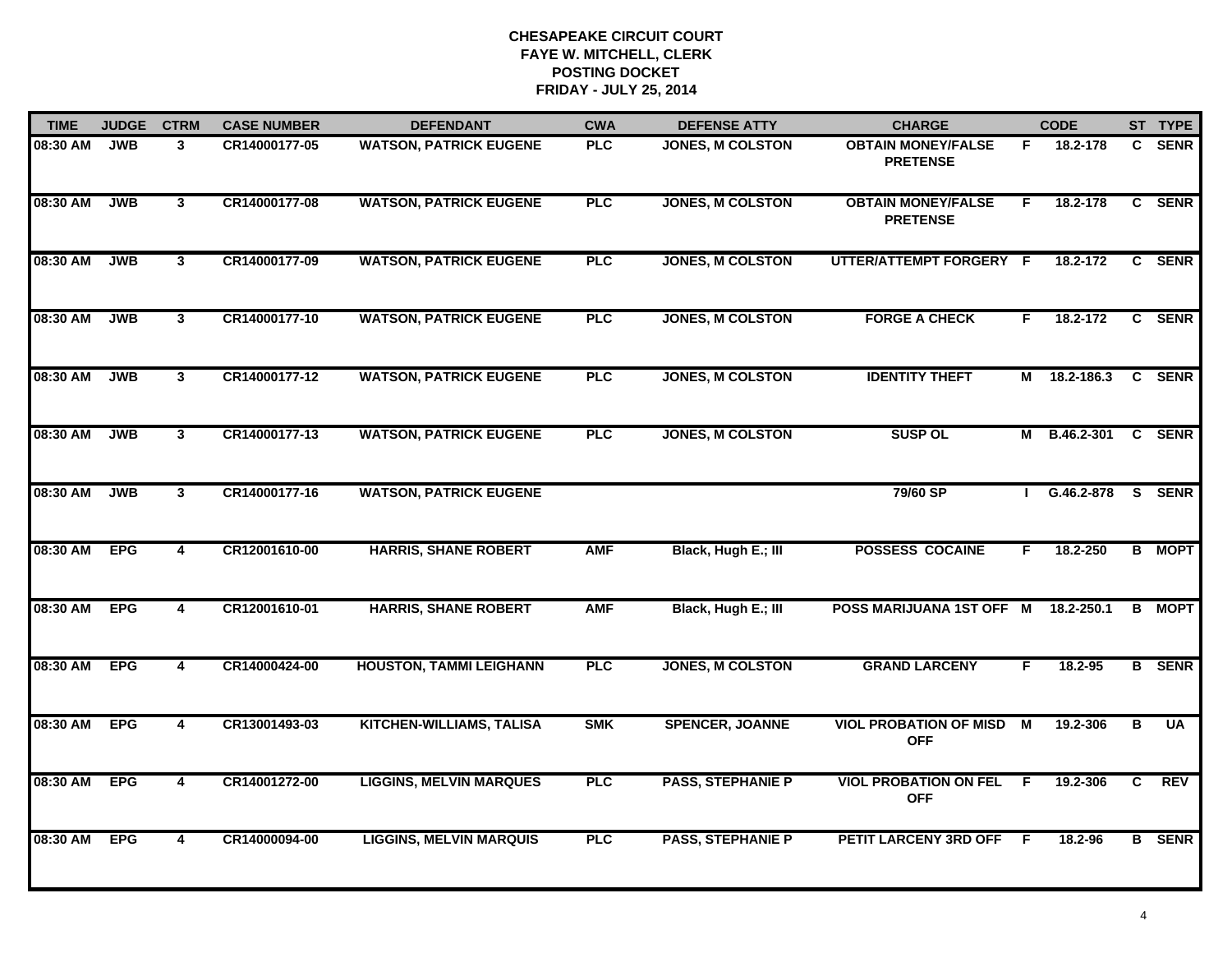| <b>TIME</b>   | <b>JUDGE</b> | <b>CTRM</b>     | <b>CASE NUMBER</b> | <b>DEFENDANT</b>              | <b>CWA</b>     | <b>DEFENSE ATTY</b>       | <b>CHARGE</b>                                 |     | <b>CODE</b>    |   | ST TYPE       |
|---------------|--------------|-----------------|--------------------|-------------------------------|----------------|---------------------------|-----------------------------------------------|-----|----------------|---|---------------|
| 08:30 AM      | <b>EPG</b>   | 4               | CR11002138-01      | <b>QUICK, KEVIN WAYNE</b>     | <b>ABD</b>     | <b>BELOTE, NICOLE A</b>   | <b>VIOL PROBATION ON FEL</b><br><b>OFF</b>    | - F | 19.2-306       | C | <b>REV</b>    |
| 08:30 AM MATA |              | 5               | CR12001025-03      | <b>ADAMS, OPLE MARIE</b>      | <b>SMK</b>     | <b>MASON, G JEFFREY</b>   | <b>VIOL PROBATION ON FEL F</b><br><b>OFF</b>  |     | 19.2-306       | C | <b>REV</b>    |
| 08:30 AM MATA |              | 5               | CR10000991-08      | <b>GORHAM, LEONARD JEROME</b> | <b>SNS</b>     | <b>MORRIS, DIALLO</b>     | <b>VIOL PROBATION ON FEL</b><br><b>OFF</b>    | - F | 19.2-306       | C | REV           |
| 08:30 AM MATA |              | 5               | CR11001069-01      | <b>MOODY, JUNTA TREMAINE</b>  | S <sub>N</sub> | <b>MASON, G JEFFREY</b>   | <b>VIOL PROBATION ON FEL</b><br><b>OFF</b>    | - F | 19.2-306       | C | <b>REV</b>    |
| 08:30 AM MATA |              | 5               | CR13001561-10      | <b>SMITH, KEVIN LEON</b>      | <b>AEP</b>     |                           | <b>GRAND LACENY</b>                           | F.  | 18.2-95        |   | C SENR        |
| 08:30 AM MATA |              | 5               | CR13001561-11      | <b>SMITH, KEVIN LEON</b>      | <b>AEP</b>     |                           | <b>CREDIT CARD THEFT</b>                      | F.  | 18.2-192       |   | C SENR        |
| 08:30 AM MATA |              | $5\overline{ }$ | CR13001561-12      | <b>SMITH, KEVIN LEON</b>      | <b>AEP</b>     |                           | <b>CREDIT CARD FRAUD:</b><br><b>ATTEMPT</b>   | F.  | 18.2-195       |   | C SENR        |
| 08:30 AM MATA |              | 5               | CR13001561-13      | <b>SMITH, KEVIN LEON</b>      | <b>AEP</b>     |                           | <b>IDENTY THFT: ATTEMPT</b>                   |     | F 18.2-186.3   |   | C SENR        |
| 08:30 AM      | <b>RDS</b>   | 6               | CR11002276-01      | <b>BROWN, NATHON DONTRAL</b>  | <b>CPO</b>     | <b>MORRIS, DIALLO</b>     | <b>VIOL PROBATION ON FEL</b><br><b>OFF</b>    | -F  | 19.2-306       | C | <b>REV</b>    |
| 08:30 AM      | <b>RDS</b>   | 6               | CR13001149-00      | <b>BUNKER, SHANNON MARIE</b>  | <b>CPO</b>     | <b>BLACK, HUGH E; III</b> | <b>POSS OF HEROIN</b>                         | F.  | 18.2-250       | C | <b>REV</b>    |
| 08:30 AM      | <b>RDS</b>   | 6               | CR14000407-00      | <b>DAWSON, COREY JONNIE</b>   | <b>KAM</b>     | <b>WINN, ROBINSON</b>     | FAIL TO REGISTER/VIOLENT F 18.2-472.1         |     |                |   | C SENR        |
| 08:30 AM      | <b>RDS</b>   | 6               | CR11002311-00      | <b>MARTIN, DANNY LYNN</b>     | <b>AMF</b>     | <b>RATAJCZAK, RICHARD</b> | <b>FILM NONCONSENTED</b><br><b>NUDE MINOR</b> |     | $F$ 18.2-386.1 |   | <b>B</b> MOPT |
| 08:30 AM      | <b>RDS</b>   | 6               | CR11002311-01      | <b>MARTIN, DANNY LYNN</b>     | <b>AMF</b>     | <b>RATAJCZAK, RICHARD</b> | <b>FILM NONCONSENTED</b><br><b>NUDE MINOR</b> |     | F 18.2-386.1   |   | <b>B</b> MOPT |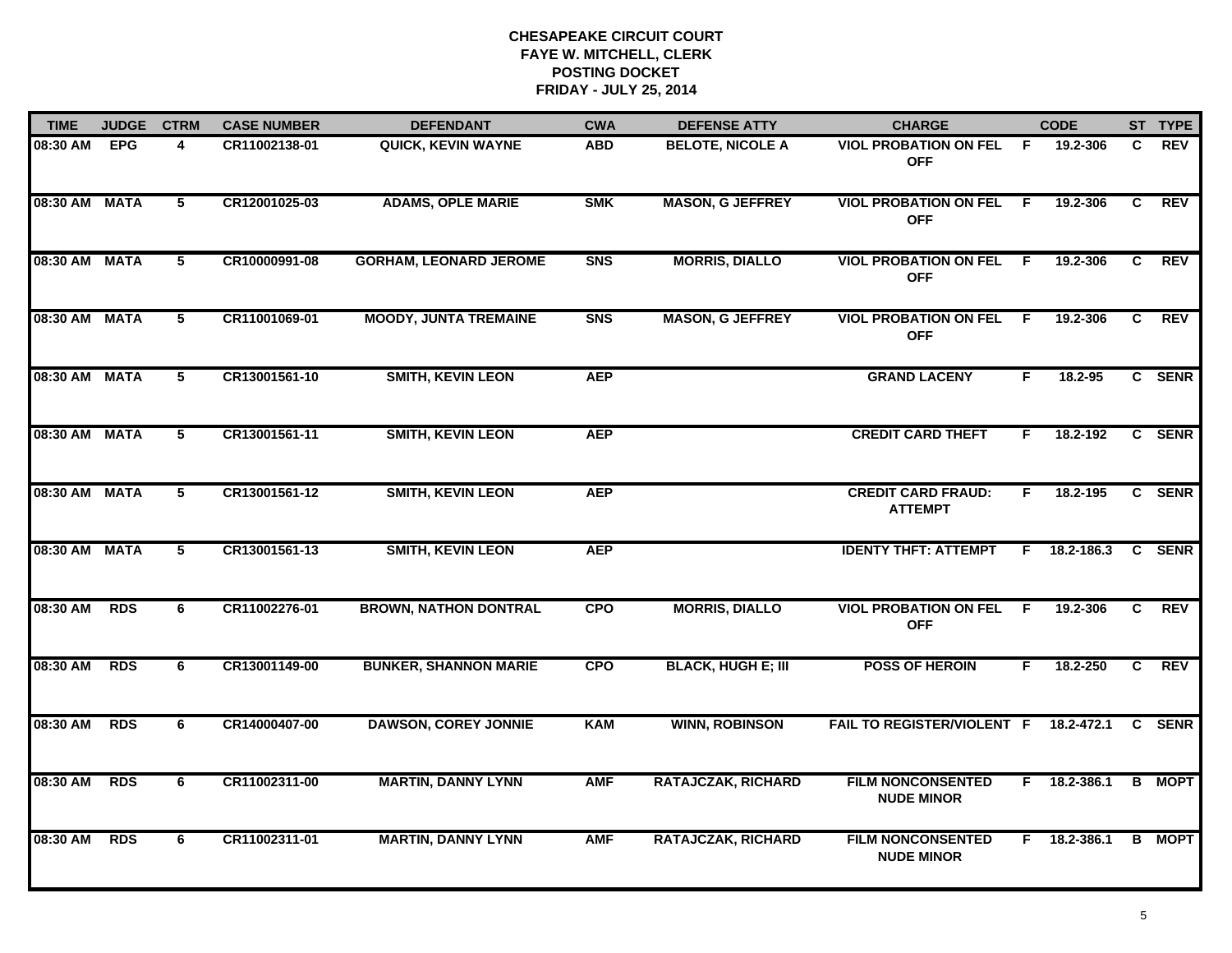| <b>TIME</b> | <b>JUDGE</b> | <b>CTRM</b>             | <b>CASE NUMBER</b> | <b>DEFENDANT</b>                 | <b>CWA</b> | <b>DEFENSE ATTY</b>       | <b>CHARGE</b>                                  |    | <b>CODE</b>          |     | ST TYPE                  |
|-------------|--------------|-------------------------|--------------------|----------------------------------|------------|---------------------------|------------------------------------------------|----|----------------------|-----|--------------------------|
| 08:30 AM    | <b>RDS</b>   | 6                       | CR11002311-02      | <b>MARTIN, DANNY LYNN</b>        | <b>AMF</b> | <b>RATAJCZAK, RICHARD</b> | <b>FILM NONCONSENTED</b><br><b>NUDE PERSON</b> |    | M 18.2-386.1         | B   | <b>MOPT</b>              |
| 08:30 AM    | <b>RDS</b>   | 6                       | CR11002311-03      | <b>MARTIN, DANNY LYNN</b>        | <b>AMF</b> | <b>RATAJCZAK, RICHARD</b> | <b>FILM NONCONSENTED</b><br><b>NUDE PERSON</b> | М  | 18.2-386.1           | B   | <b>MOPT</b>              |
| 08:30 AM    | <b>RDS</b>   | 6                       | CR11002311-04      | <b>MARTIN, DANNY LYNN</b>        | <b>AMF</b> | <b>RATAJCZAK, RICHARD</b> | <b>FILM NONCONSENTED</b><br><b>NUDE PERSON</b> | M  | 18.2-386.1           |     | <b>B</b> MOPT            |
| 09:30 AM    | <b>JWB</b>   | $\mathbf{3}$            | CR14000111-00      | <b>LILJEGREN, AIRIKA LYNN</b>    | <b>LBG</b> | <b>TITTER, JENNIFER</b>   | <b>MURDER</b>                                  | F. | $18.2 - 32$          | C   | <b>WC</b>                |
| 09:30 AM    | <b>JWB</b>   | $\overline{3}$          | CR14000111-01      | <b>LILJEGREN, AIRIKA LYNN</b>    | <b>LBG</b> | <b>TITTER, JENNIFER</b>   | <b>TRANSPORT DEAD BODY</b>                     |    | F 18.2-323.02        | - C | <b>WC</b>                |
| 09:30 AM    | <b>JWB</b>   | $\mathbf{3}$            | CR14000111-02      | <b>LILJEGREN, AIRIKA LYNN</b>    | <b>LBG</b> | <b>TITTER, JENNIFER</b>   | <b>TRANSPORT DEAD BODY</b>                     |    | F 18.2-323.02 C      |     | $\overline{\mathsf{wc}}$ |
| 09:30 AM    | <b>JWB</b>   | $\mathbf{3}$            | CR14000680-00      | <b>WHITEHEAD, DAVARIUS</b>       | <b>PLC</b> | <b>REVELY, HK</b>         | <b>GRAND LARCENY</b>                           | F. | 18.2-95              | в   | <b>TBS</b>               |
| 10:00 AM    | <b>EPG</b>   | 4                       | CR14001380-00      | <b>CRUZ, ALBERTO BOLIVAR; JR</b> | <b>DPB</b> | <b>HOLDER, WM JOSHUA</b>  | <b>COMPUTER FRAUD</b>                          | F. | 18.2-152.3           |     | <b>B</b> PLEA            |
| 10:00 AM    | <b>EPG</b>   | 4                       | CR14001380-01      | <b>CRUZ, ALBERTO BOLIVAR; JR</b> | <b>DPB</b> | <b>HOLDER, WM JOSHUA</b>  | <b>EMBEZZLEMENT</b>                            | F. | 18.2-111             |     | <b>B</b> PLEA            |
| 10:00 AM    | <b>EPG</b>   | 4                       | CR14001381-00      | <b>ENGLISH, TORI JO</b>          | <b>DPB</b> | Winn, A Robinson          | <b>GRAND LARCENY</b>                           | F. | $18.2 - 95$          |     | C PLEA                   |
| 10:00 AM    | <b>EPG</b>   | 4                       | CR14001381-01      | <b>ENGLISH, TORI JO</b>          | <b>DPB</b> | Winn, A Robinson          | <b>LARCENY W/INTENT TO</b><br><b>SELL</b>      |    | F 18.2-108.01 C PLEA |     |                          |
| 10:00 AM    | <b>EPG</b>   | $\overline{\mathbf{4}}$ | CR14000878-00      | <b>GOODE, JACK EDWARD; JR</b>    | <b>AHM</b> | <b>BLACK, HUGH E; III</b> | <b>PWID COCAINE</b>                            | F. | 18.2-248             |     | C PLEA                   |
| 10:00 AM    | <b>EPG</b>   | 4                       | CR14000878-01      | <b>GOODE, JACK EDWARD; JR</b>    | <b>AHM</b> | <b>BLACK, HUGH E; III</b> | <b>PWID HYDROMORPHONE</b>                      | F  | 18.2-248             |     | C PLEA                   |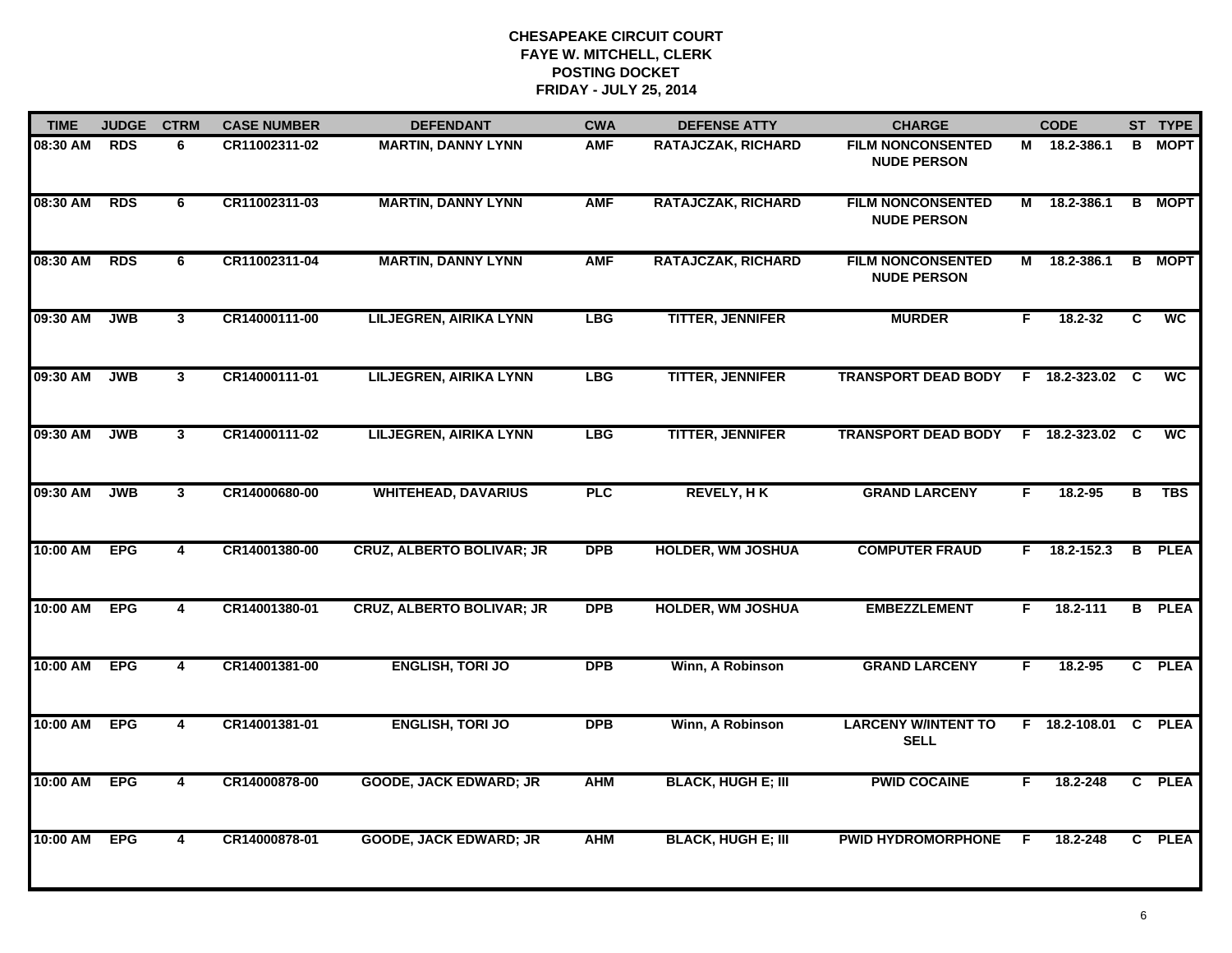| <b>TIME</b> | <b>JUDGE</b> | <b>CTRM</b>             | <b>CASE NUMBER</b> | <b>DEFENDANT</b>             | <b>CWA</b> | <b>DEFENSE ATTY</b>       | <b>CHARGE</b>                                   |    | <b>CODE</b>          |   | ST TYPE       |
|-------------|--------------|-------------------------|--------------------|------------------------------|------------|---------------------------|-------------------------------------------------|----|----------------------|---|---------------|
| 10:00 AM    | <b>EPG</b>   | 4                       | CR14001522-00      | <b>MEACOM, BRANDON DEAN</b>  | <b>CPO</b> | <b>BLACK, HUGH E; III</b> | <b>GRAND LARCENY</b>                            | F. | 18.2-95              |   | C PLEA        |
| 10:00 AM    | <b>EPG</b>   | $\overline{\mathbf{4}}$ | CR14001522-01      | <b>MEACOM, BRANDON DEAN</b>  | <b>CPO</b> | <b>BLACK, HUGH E; III</b> | <b>LARCENY W/INTENT TO</b><br><b>SELL</b>       |    | F 18.2-108.01 C PLEA |   |               |
| 10:00 AM    | <b>EPG</b>   | $\overline{4}$          | CR14001522-02      | <b>MEACOM, BRANDON DEAN</b>  | <b>CPO</b> | <b>BLACK, HUGH E; III</b> | <b>LARCENY W/INTENT TO</b><br><b>SELL</b>       |    | F 18.2-108.01        |   | C PLEA        |
| 10:00 AM    | <b>EPG</b>   | 4                       | CR14001522-03      | <b>MEACOM, BRANDON DEAN</b>  | <b>CPO</b> | <b>BLACK, HUGH E; III</b> | <b>GRAND LARCENY</b>                            | F. | 18.2-95              |   | C PLEA        |
| 10:00 AM    | <b>EPG</b>   | 4                       | CR14001522-04      | <b>MEACOM, BRANDON DEAN</b>  | <b>CPO</b> | Black, Hugh E; III        | <b>GRAND LARCENY</b>                            | F. | $18.2 - 95$          |   | C PLEA        |
| 10:00 AM    | <b>EPG</b>   | 4                       | CR14001522-05      | <b>MEACOM, BRANDON DEAN</b>  | <b>CPO</b> | <b>BLACK, HUGH E; III</b> | <b>LARCENY W/INTENT TO</b><br><b>SELL</b>       |    | F 18.2-108.01 C PLEA |   |               |
| 10:00 AM    | <b>EPG</b>   | $\overline{\mathbf{4}}$ | CR14001522-06      | <b>MEACOM, BRANDON DEAN</b>  | <b>CPO</b> | <b>BLACK, HUGH E; III</b> | <b>LARCENY W/INTENT TO</b><br><b>SELL</b>       |    | F 18.2-108.01 C      |   | <b>PLEA</b>   |
| 10:00 AM    | <b>EPG</b>   | $\overline{\mathbf{4}}$ | CR14001522-07      | <b>MEACOM, BRANDON DEAN</b>  | <b>CPO</b> | <b>BLACK, HUGH E; III</b> | <b>GRAND LARCENY</b>                            | F  | 18.2-95              |   | C PLEA        |
| 10:00 AM    | <b>EPG</b>   | 4                       | CR14001216-00      | <b>MEEKS, BRYAN KEITH</b>    | <b>PLC</b> | Winn, A Robinson          | <b>CREDIT CARD FRAUD</b>                        | F  | 18.2-195             |   | <b>B</b> PLEA |
| 10:00 AM    | <b>EPG</b>   | $\overline{4}$          | CR14001216-01      | <b>MEEKS, BRYAN KEITH</b>    | <b>PLC</b> | Winn, A Robinson          | <b>CREDIT CARD THEFT</b>                        | F. | 18.2-192             |   | <b>B</b> PLEA |
| 10:00 AM    | <b>EPG</b>   | 4                       | CR14001216-02      | <b>MEEKS, BRYAN KEITH</b>    | <b>PLC</b> | Winn, A Robinson          | <b>OBTAIN IDENTIFYING</b><br><b>INFORMATION</b> |    | $F$ 18.2-186.3       | B | <b>PLEA</b>   |
| 10:00 AM    | <b>EPG</b>   | 4                       | CR14001216-03      | <b>MEEKS, BRYAN KEITH</b>    | <b>PLC</b> | Winn, A Robinson          | <b>COMPUTER FRAUD</b>                           |    | $F$ 18.2-152.3       |   | <b>B</b> PLEA |
| 10:00 AM    | <b>EPG</b>   | 4                       | CR14001075-00      | <b>REEVES, AJHAI JULLARA</b> | <b>PLC</b> | <b>WENTWORTH, RACHEL</b>  | <b>POSSESS BURGLARIOUS</b><br><b>TOOLS</b>      | -F | 18.2-94              |   | <b>B</b> TRYL |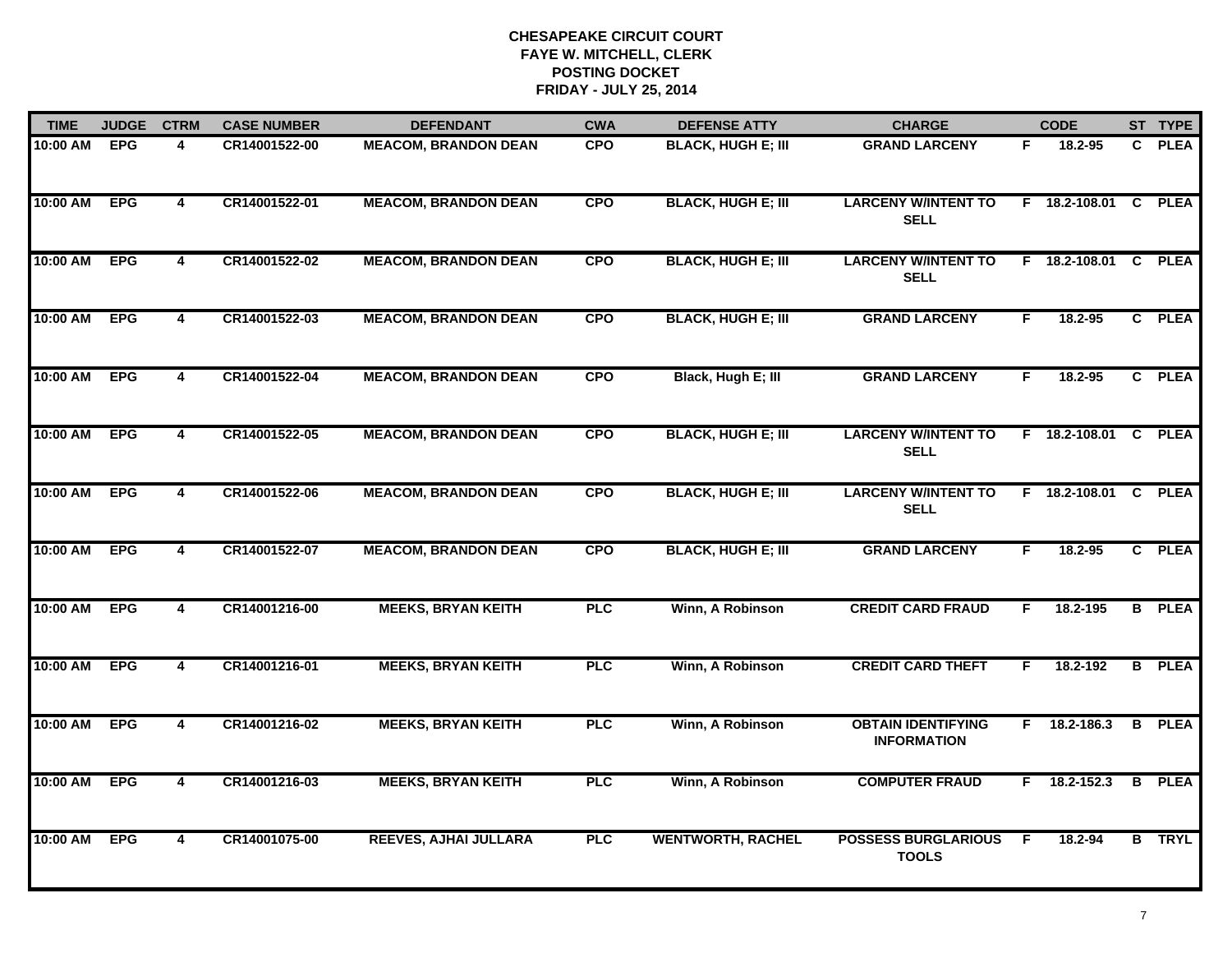| <b>TIME</b> | <b>JUDGE</b> | <b>CTRM</b>             | <b>CASE NUMBER</b> | <b>DEFENDANT</b>            | <b>CWA</b> | <b>DEFENSE ATTY</b>      | <b>CHARGE</b>                                    |    | <b>CODE</b>  |                | ST TYPE         |
|-------------|--------------|-------------------------|--------------------|-----------------------------|------------|--------------------------|--------------------------------------------------|----|--------------|----------------|-----------------|
| 10:00 AM    | <b>EPG</b>   | 4                       | CR14001075-01      | REEVES, AJHAI JULLARA       | <b>PLC</b> | <b>WENTWORTH, RACHEL</b> | <b>CONCEAL GOODS</b>                             | М  | 18.2-103     |                | <b>B</b> TRYL   |
| 10:00 AM    | <b>EPG</b>   | $\overline{\mathbf{4}}$ | CR14001075-02      | REEVES, AJHAI JULLARA       | <b>PLC</b> | <b>WENTWORTH, RACHEL</b> | <b>IDENTITY THEFT</b>                            |    | M 18.2-186.3 | B              | <b>TRYL</b>     |
| 10:00 AM    | <b>EPG</b>   | $\overline{4}$          | CR14001075-03      | REEVES, AJHAI JULLARA       | <b>PLC</b> |                          | <b>FTA - TRIAL</b>                               | М  | 18.2-456     | S.             | $\overline{sc}$ |
| 10:00 AM    | <b>EPG</b>   | 4                       | CR14001308-00      | <b>RICKS, WAYDE ANTHONY</b> | <b>AMF</b> | <b>PASS, STEPHANIE</b>   | <b>CONSPIRE-MOB: MALICIOUS F</b><br><b>WOUND</b> |    | 18.2-41      | $\mathbf{c}$   | <b>PLEA</b>     |
| 10:00 AM    | <b>EPG</b>   | 4                       | CR14001308-01      | <b>RICKS, WAYDE ANTHONY</b> | <b>AMF</b> | <b>PASS, STEPHANIE</b>   | <b>MALICIOUS WOUNDING</b>                        | F  | 18.2-51      |                | C PLEA          |
| 10:00 AM    | <b>EPG</b>   | 4                       | CR14001308-02      | <b>RICKS, WAYDE ANTHONY</b> | <b>AMF</b> | <b>PASS, STEPHANIE</b>   | <b>MOB: MALICIOUS</b><br><b>WOUNDING</b>         | F. | $18.2 - 41$  |                | C PLEA          |
| 10:00 AM    | <b>EPG</b>   | $\overline{4}$          | CR14001308-03      | <b>RICKS, WAYDE ANTHONY</b> | <b>AMF</b> | <b>PASS, STEPHANIE</b>   | <b>MALICIOUS WOUNDING</b>                        | F. | $18.2 - 51$  | $\overline{c}$ | <b>PLEA</b>     |
| 10:00 AM    | <b>EPG</b>   | $\overline{4}$          | CR14001308-04      | <b>RICKS, WAYDE ANTHONY</b> | <b>AMF</b> | <b>PASS, STEPHANIE</b>   | <b>MOB: MALICIOUS</b><br><b>WOUNDING</b>         | F  | $18.2 - 41$  |                | C PLEA          |
| 10:00 AM    | <b>EPG</b>   | 4                       | CR14001308-05      | <b>RICKS, WAYDE ANTHONY</b> | <b>AMF</b> | <b>PASS, STEPHANIE</b>   | <b>CONSPIRE-MOB: MALICIOUS F</b><br><b>WOUND</b> |    | $18.2 - 41$  | $\mathbf{c}$   | <b>PLEA</b>     |
| 10:00 AM    | <b>EPG</b>   | $\overline{\mathbf{4}}$ | CR14001308-06      | <b>RICKS, WAYDE ANTHONY</b> | <b>AMF</b> | <b>PASS, STEPHANIE</b>   | ATTEMPT-MOB: MALICIOUS F<br><b>WOUND</b>         |    | $18.2 - 41$  |                | C PLEA          |
| 10:00 AM    | <b>EPG</b>   | $\overline{\mathbf{4}}$ | CR14001308-07      | <b>RICKS, WAYDE ANTHONY</b> | <b>AMF</b> | <b>PASS, STEPHANIE</b>   | <b>CONSPIRE-MOB: MALICIOUS F</b><br><b>WOUND</b> |    | $18.2 - 41$  |                | C PLEA          |
| 10:00 AM    | <b>EPG</b>   | $\overline{4}$          | CR14001308-08      | <b>RICKS, WAYDE ANTHONY</b> | <b>AMF</b> | <b>PASS, STEPHANIE</b>   | <b>CONSPIRE-MOB: MALICIOUS F</b><br><b>WOUND</b> |    | $18.2 - 41$  |                | C PLEA          |
| 10:00 AM    | <b>EPG</b>   | $\overline{\mathbf{4}}$ | CR14001308-09      | <b>RICKS, WAYDE ANTHONY</b> | <b>AMF</b> | <b>PASS, STEPHANIE</b>   | ATTEMPT-MOB: MALICIOUS F<br><b>WOUND</b>         |    | $18.2 - 41$  |                | C PLEA          |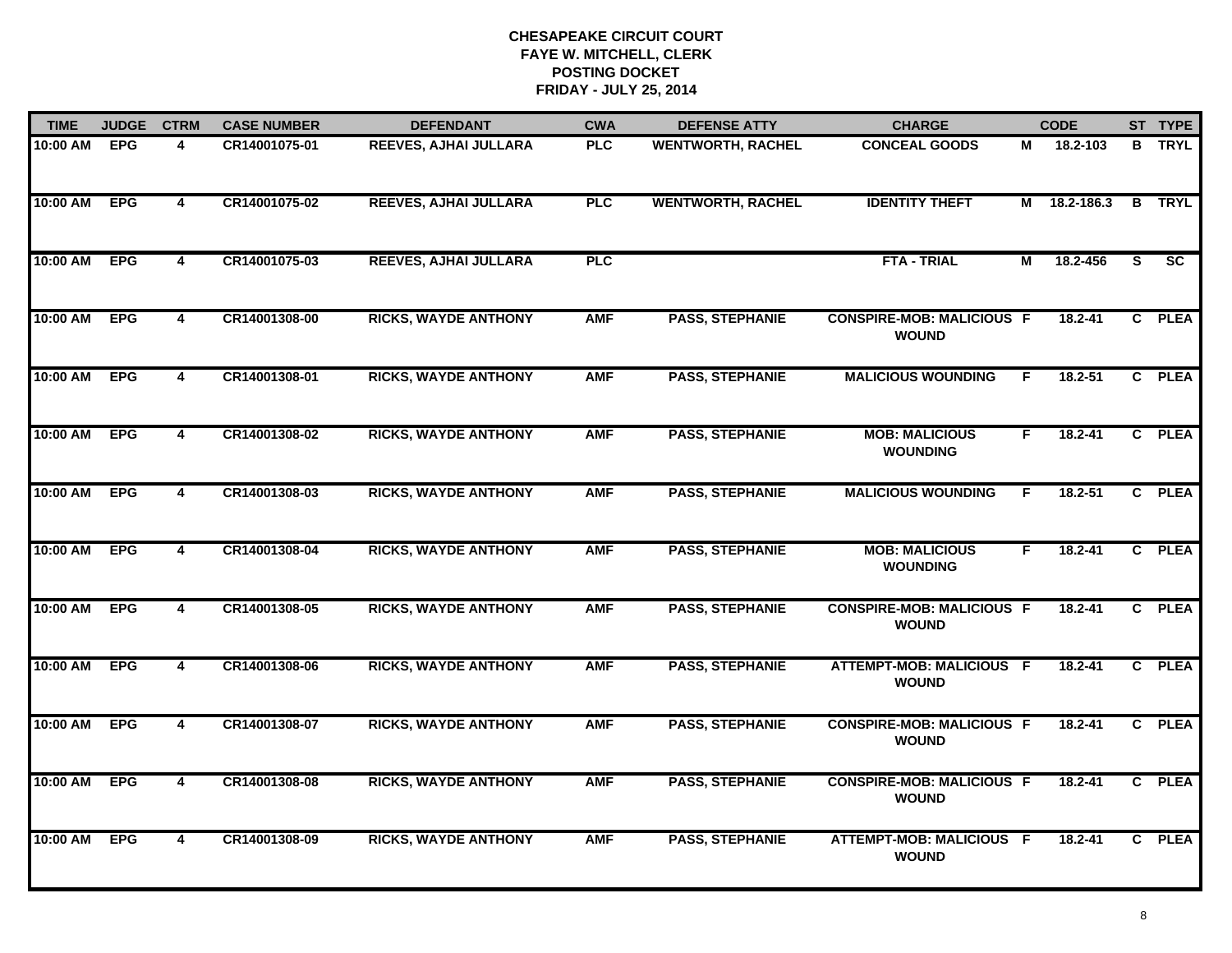| <b>TIME</b>   | <b>JUDGE</b> | <b>CTRM</b>             | <b>CASE NUMBER</b> | <b>DEFENDANT</b>                    | <b>CWA</b> | <b>DEFENSE ATTY</b>    | <b>CHARGE</b>                                    |    | <b>CODE</b>       |                | ST TYPE     |
|---------------|--------------|-------------------------|--------------------|-------------------------------------|------------|------------------------|--------------------------------------------------|----|-------------------|----------------|-------------|
| 10:00 AM      | <b>EPG</b>   | 4                       | CR14001308-10      | <b>RICKS, WAYDE ANTHONY</b>         | <b>AMF</b> | <b>PASS, STEPHANIE</b> | <b>CONSPIRE-MOB: MALICIOUS F</b><br><b>WOUND</b> |    | 18.2-41           | C.             | <b>PLEA</b> |
| 10:00 AM      | <b>EPG</b>   | $\overline{\mathbf{4}}$ | CR14001308-11      | <b>RICKS, WAYDE ANTHONY</b>         | <b>AMF</b> | <b>PASS, STEPHANIE</b> | ATTEMPT-MOB: MALICIOUS F<br><b>WOUND</b>         |    | 18.2-41           | C.             | <b>PLEA</b> |
| 10:00 AM      | <b>EPG</b>   | 4                       | CR14001308-12      | <b>RICKS, WAYDE ANTHONY</b>         | <b>AMF</b> | <b>PASS, STEPHANIE</b> | <b>CONSPIRE-MOB: MALICIOUS F</b><br><b>WOUND</b> |    | 18.2-41           | $\mathbf{c}$   | <b>PLEA</b> |
| 10:00 AM      | <b>EPG</b>   | 4                       | CR14001308-13      | <b>RICKS, WAYDE ANTHONY</b>         | <b>AMF</b> | <b>PASS, STEPHANIE</b> | <b>MALICIOUS WOUNDING</b>                        | F  | 18.2-51           | C.             | <b>PLEA</b> |
| 10:00 AM      | <b>EPG</b>   | 4                       | CR14001308-14      | <b>RICKS, WAYDE ANTHONY</b>         | <b>AMF</b> | <b>PASS, STEPHANIE</b> | <b>MOB: MALICIOUS</b><br><b>WOUNDING</b>         | F. | 18.2-41           |                | C PLEA      |
| 10:00 AM      | <b>EPG</b>   | 4                       | CR14000035-00      | <b>SCOTT, CLARENCE FRANCIS; JR</b>  | <b>AHM</b> | <b>Matheny, Amina</b>  | <b>GRAND LARCENY/AUTO</b>                        | F  | 18.2-95           |                | C PLEA      |
| 10:00 AM      | <b>EPG</b>   | $\overline{\mathbf{4}}$ | CR14000035-01      | <b>SCOTT, CLARENCE FRANCIS; JR</b>  | <b>AHM</b> | Matheny, Amina         | <b>SELL/RENT UNLAW</b><br>SOUND/AUDIO            | F  | $59.1 - 41.3$     | $\overline{c}$ | <b>PLEA</b> |
| 10:00 AM      | <b>EPG</b>   | $\overline{\mathbf{4}}$ | CR14000035-02      | <b>SCOTT, CLARENCE FRANCIS; JR</b>  | <b>AHM</b> | <b>Matheny, Amina</b>  | <b>CLIMB INTO/UPON AUTO</b>                      | M  | 18.2-147          | $\mathbf{c}$   | <b>PLEA</b> |
| 10:00 AM      | <b>EPG</b>   | 4                       | CR14000035-03      | <b>SCOTT, CLARENCE FRANCIS; JR</b>  | <b>AHM</b> | Matheny, Amina         | <b>SUSP OL</b>                                   |    | M B.46.2-301      | $\mathbf{C}$   | <b>PLEA</b> |
| 10:00 AM MATA |              | 5                       | CR14001141-00      | <b>AYERS, SARAH PAULETTE</b>        | <b>JAF</b> | Ortiz, Kathleen A.     | <b>SHOPLIFTING</b>                               | М  | $46.2 - 15$       |                | S TRYL      |
| 10:00 AM MATA |              | 5                       | CR14001200-00      | <b>BAKER, RENIA NANETTE</b>         | <b>MLK</b> | <b>GREENSIDE, J</b>    | <b>DUI-2ND</b>                                   | M  | B.18.2-266        | $\overline{B}$ | <b>TRYL</b> |
| 10:00 AM MATA |              | 5                       | CR14000920-00      | <b>CHURCHYA, CHRISTOPHER PARISE</b> | <b>MLK</b> | Ortiz, Kathleen A.     | <b>RESISTING ARREST</b>                          | M  | 18.2-479.1 C TRYL |                |             |
| 10:00 AM MATA |              | 5                       | CR14000920-01      | <b>CHURCHYA, CHRISTOPHER PARISE</b> | <b>MLK</b> | Ortiz, Kathleen A.     | <b>FTA- ADATS</b>                                | М  | 18.2-456          | C.             | CAP         |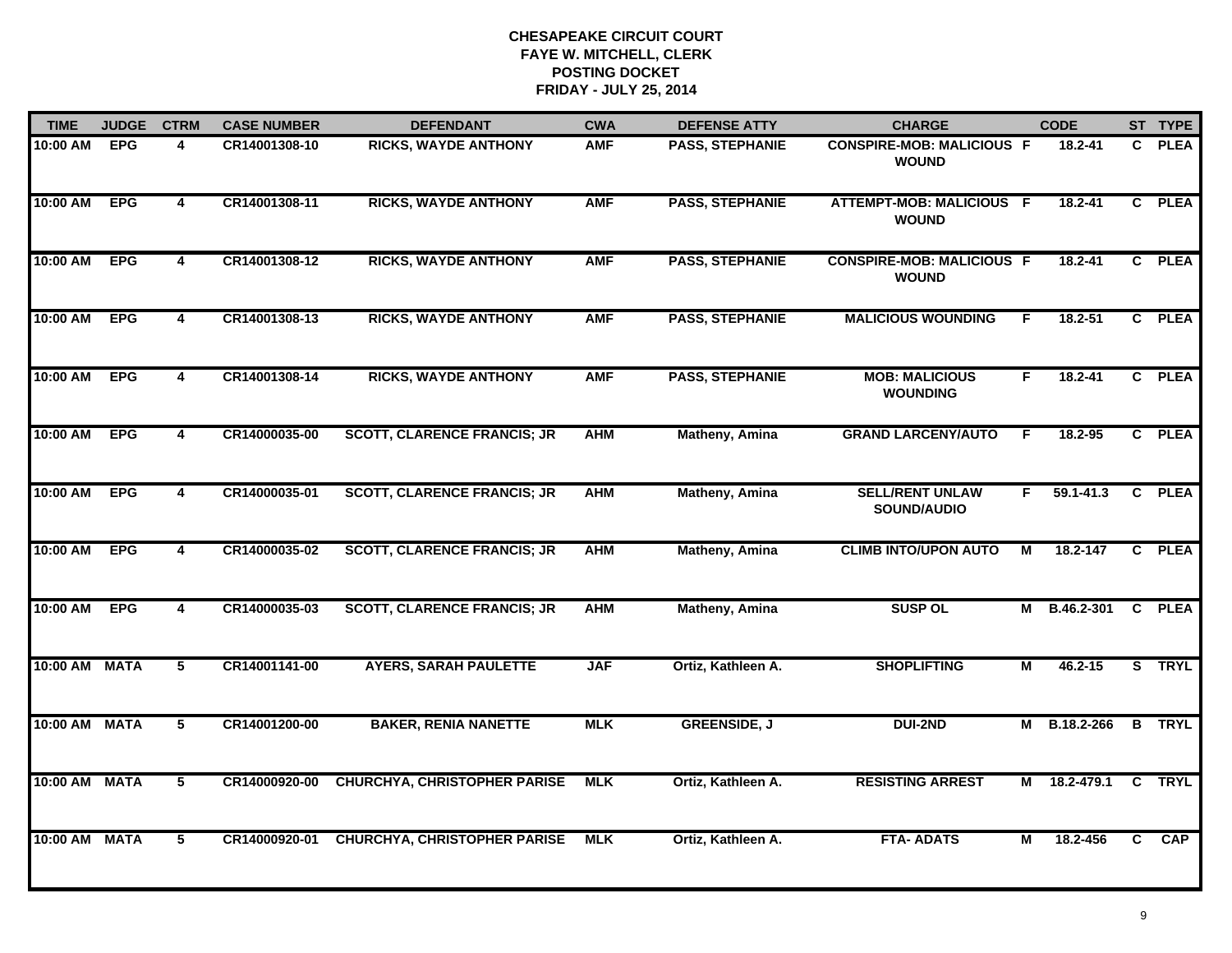| <b>TIME</b>   | <b>JUDGE</b> | <b>CTRM</b>    | <b>CASE NUMBER</b> | <b>DEFENDANT</b>              | <b>CWA</b> | <b>DEFENSE ATTY</b>       | <b>CHARGE</b>                                             |                | <b>CODE</b>         |                         | ST TYPE         |
|---------------|--------------|----------------|--------------------|-------------------------------|------------|---------------------------|-----------------------------------------------------------|----------------|---------------------|-------------------------|-----------------|
| 10:00 AM MATA |              | 5              | CR14000524-00      | <b>CORBIN, TIMOTHY D M</b>    | <b>MLK</b> | <b>DOUMMAR, RICHARD H</b> | <b>DUI 1ST (ACC)</b>                                      |                | M A.18.2-266        |                         | <b>B</b> TRYL   |
| 10:00 AM MATA |              | 5              | CR13002329-00      | <b>FERRIS, LORETTA SUE</b>    | <b>JAF</b> | Winn, A Robinson          | <b>DRIV UNDER</b><br><b>REVO/SUSPENSION</b>               |                | M B.46.2-301 S TRYL |                         |                 |
| 10:00 AM MATA |              | $\overline{5}$ | CR14000314-00      | <b>FRAZIER, SUE SMITH</b>     | <b>MLK</b> | <b>DAVIS, RICHARD</b>     | <b>S/C FTC VISITATION</b>                                 | М              | 18.2-456            |                         | S TRYL          |
| 10:00 AM MATA |              | 5              | CR13002403-00      | <b>JOHNSON, KENNETH LEE</b>   | <b>JAF</b> | <b>BLACK, HUGH E; III</b> | POSS OF MARIJUANA 2ND+ M<br><b>OFF</b>                    |                | 18.2-250.1          |                         | <b>B</b> TRYL   |
| 10:00 AM MATA |              | 5              | CR13002403-01      | <b>JOHNSON, KENNETH LEE</b>   | <b>JAF</b> | <b>BLACK, HUGH E</b>      | <b>DUI 2ND (ACC)</b>                                      |                | M B.18.2-266        |                         | <b>B</b> TRYL   |
| 10:00 AM MATA |              | 5              | CR13002403-02      | <b>JOHNSON, KENNETH LEE</b>   | <b>JAF</b> | <b>BLACK, RACHEL E</b>    | REFUSED BLOOD/BREATH M A.18.2-268.3 B TRYL<br><b>TEST</b> |                |                     |                         |                 |
| 10:00 AM MATA |              | $\overline{5}$ | CR13002403-03      | <b>JOHNSON, KENNETH LEE</b>   | <b>JAF</b> | <b>BLACK, HUGH E; III</b> | DRIVE AFTER LIC REV (ACC) M                               |                | 18.2-272            |                         | <b>B</b> TRYL   |
| 10:00 AM MATA |              | 5              | CR14001007-00      | <b>KOWALSKY, KEATON LEIGH</b> | <b>JAF</b> | <b>ORTIZ, KATHLEEN</b>    | <b>EMBEZZLEMENT</b>                                       | М              | 18.2-111            |                         | <b>B</b> TRYL   |
| 10:00 AM MATA |              | 5              | CR14000978-00      | <b>LEE, DAVID EDWARD</b>      | <b>MLK</b> |                           | <b>RECKLESS SPEEDING</b>                                  |                | M A.46.2-861        |                         | <b>B</b> TRYL   |
| 10:00 AM MATA |              | 5              | CR14000905-00      | <b>MARTIN, KIMBERLY A</b>     | <b>JAF</b> | <b>WENTWORTH, RACHEL</b>  | <b>SHOPLIFTING-</b><br><b>CONCEALMENT</b>                 | M              | $46 - 15$           |                         | S TRYL          |
| 10:00 AM MATA |              | 5              | CR14000905-01      | <b>MARTIN, KIMBERLY A</b>     |            |                           | <b>FTA (SC RULE)-TRYL</b>                                 | М              | 18.2-456            |                         | $\overline{sc}$ |
| 10:00 AM      | <b>MATA</b>  | 5              | CR14001009-00      | <b>PARKER, DOMINIQUE T</b>    | <b>MLK</b> | <b>ORTIZ, KATHLEEN</b>    | <b>CONCEALED WEAPON</b>                                   | $\overline{M}$ | 18.2-308            | $\overline{\mathbf{s}}$ | <b>TRYL</b>     |
| 10:00 AM      | <b>MATA</b>  | 5              | CR14001269-00      | <b>STRADER, MICHAEL LEE</b>   | <b>JAF</b> |                           | <b>AVOID TRAFFIC CONTROL</b><br><b>DEVICE</b>             |                | 46.2-833.1          | S.                      | <b>TRYL</b>     |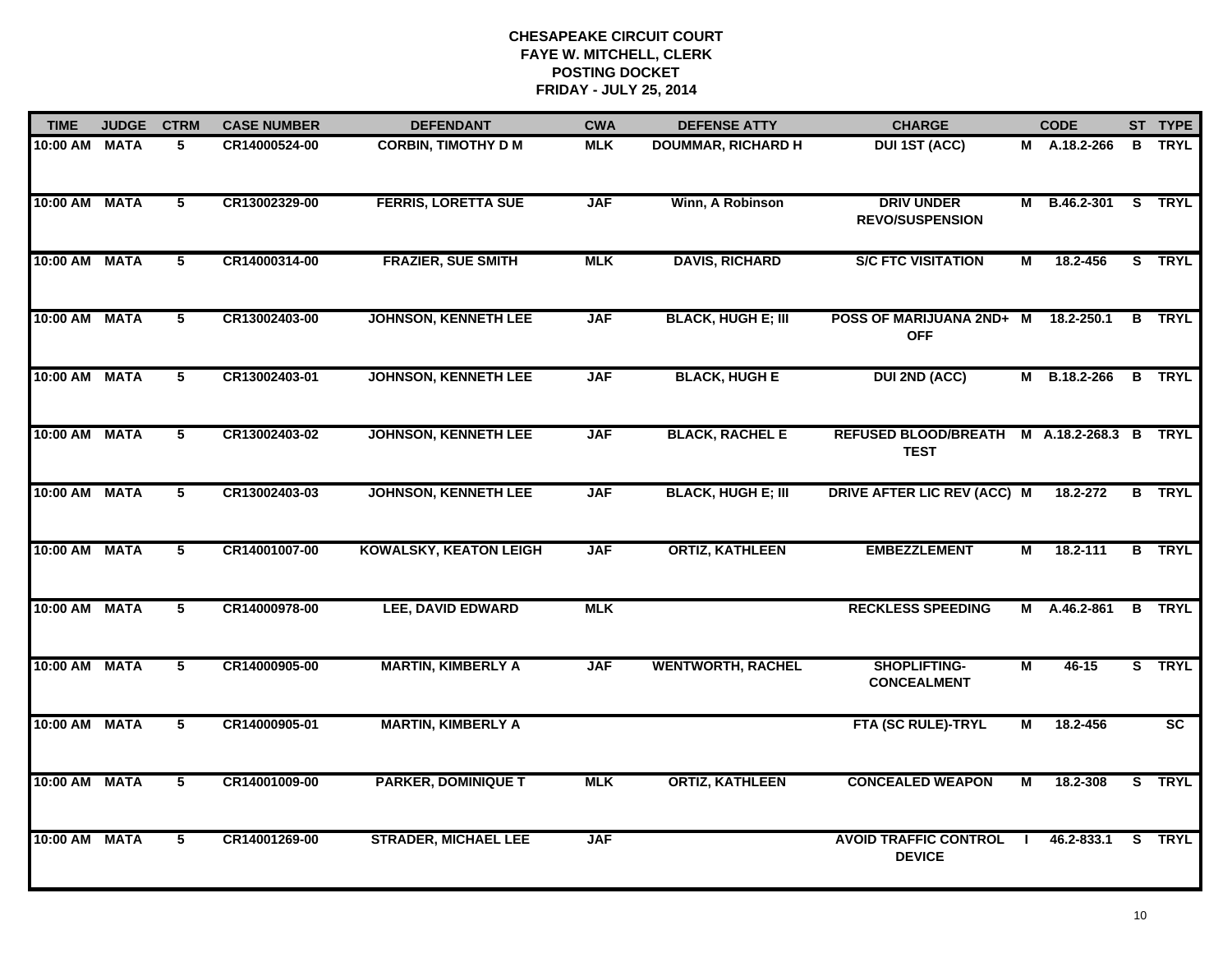| <b>TIME</b>   | <b>JUDGE</b> | <b>CTRM</b>             | <b>CASE NUMBER</b> | <b>DEFENDANT</b>             | <b>CWA</b> | <b>DEFENSE ATTY</b>     | <b>CHARGE</b>                                      |              | <b>CODE</b>          |   | ST TYPE       |
|---------------|--------------|-------------------------|--------------------|------------------------------|------------|-------------------------|----------------------------------------------------|--------------|----------------------|---|---------------|
| 10:00 AM      | <b>MATA</b>  | 5                       | CR14001136-00      | TAYLOR, DWIGHT JEROME; JR    | <b>MLK</b> | Ortiz, Kathleen A.      | <b>O/L SUSP/REVOKED</b>                            | М            | 18.2-272             |   | S TRYL        |
| 10:00 AM MATA |              | $5\phantom{.0}$         | CR14000535-00      | <b>VAZ, ELIAS F</b>          | <b>MLK</b> |                         | 54/45 SP                                           |              | I A.46.2-878 S TRYL  |   |               |
| 10:00 AM MATA |              | 5                       | CR14000537-00      | <b>WILLIAMS, IZEKIAL K</b>   | <b>JAF</b> |                         | 69/60 SP                                           |              | A.46.2-878 S TRYL    |   |               |
| 10:00 AM MATA |              | 5                       | CR14000856-00      | <b>WILLIAMS, JOVETTE</b>     | <b>JAF</b> |                         | <b>EXPIRED STATE</b><br><b>INSPECTION</b>          |              | I A.46.2-1158 S TRYL |   |               |
| 10:00 AM      | <b>MATA</b>  | 5                       | CR14000856-01      | <b>WILLIAMS, JOVETTE</b>     | <b>JAF</b> |                         | <b>EXPIRED REGISTRATION</b>                        |              | 46.2-646             |   | S TRYL        |
| 10:00 AM MATA |              | $5\phantom{.0}$         | CR14000856-02      | <b>WILLIAMS, JOVETTE</b>     | <b>JAF</b> |                         | <b>DRIV UNDER</b><br><b>REVO/SUSPENSION</b>        |              | M B.46.2-301 S TRYL  |   |               |
| 10:00 AM      | <b>MATA</b>  | 5                       | CR14000856-03      | <b>WILLIAMS, JOVETTE</b>     | <b>JAF</b> |                         | IMPROPER USE OF STATE M 46.2-613(2)<br><b>TAGS</b> |              |                      |   | S TRYL        |
| 10:00 AM MATA |              | $\overline{\mathbf{5}}$ | CR14001271-00      | <b>WORRELL, ERICA F</b>      | <b>MLK</b> |                         | <b>EVADE TRAFF CONTROL</b><br><b>DEVICE</b>        |              | 46.2-833.1           |   | S TRYL        |
| 10:00 AM      | <b>RDS</b>   | 6                       | CJ14000100-00      | IN RE JUVENILE APPEAL        | <b>BKF</b> | <b>CLARK, SABRINA</b>   | <b>BOND APPEAL</b>                                 | $\mathbf{o}$ | 19.2-124             |   | C BOND        |
| 10:00 AM      | <b>RDS</b>   | 6                       | CR13002540-00      | <b>BROOKS, RASHEEDAH</b>     | <b>KAM</b> | <b>BLACK, HUGH; III</b> | <b>OBTAIN PRESCRIP BY</b><br><b>FRAUD</b>          | F.           | 18.2-258.1           |   | <b>B</b> TRYL |
| 10:00 AM      | <b>RDS</b>   | 6                       | CR13002540-01      | <b>BROOKS, RASHEEDAH</b>     | <b>KAM</b> | <b>BLACK, HUGH; III</b> | <b>MAKE/UTTER FALSE</b><br><b>PRESCRP ORDER</b>    |              | $F$ 18.2-258.1       |   | <b>B</b> TRYL |
| 10:00 AM      | <b>RDS</b>   | 6                       | CR14001286-00      | <b>FAULKS, RICO JAY-ALEX</b> | <b>AEP</b> | <b>SPRINKLE, ALI T</b>  | <b>CARRY CONCEALED</b><br><b>WEAPON 2ND</b>        | F.           | 18.2-308             |   | <b>B</b> TRYL |
| 10:00 AM      | <b>RDS</b>   | 6                       | CR12003148-00      | <b>HOPSON, ALFRED J; JR</b>  | <b>KAM</b> | <b>BARLOW, JASON</b>    | POSS OF DRUGS SCH 1 OR 2 F                         |              | 18.2-250             | В | <b>ROL</b>    |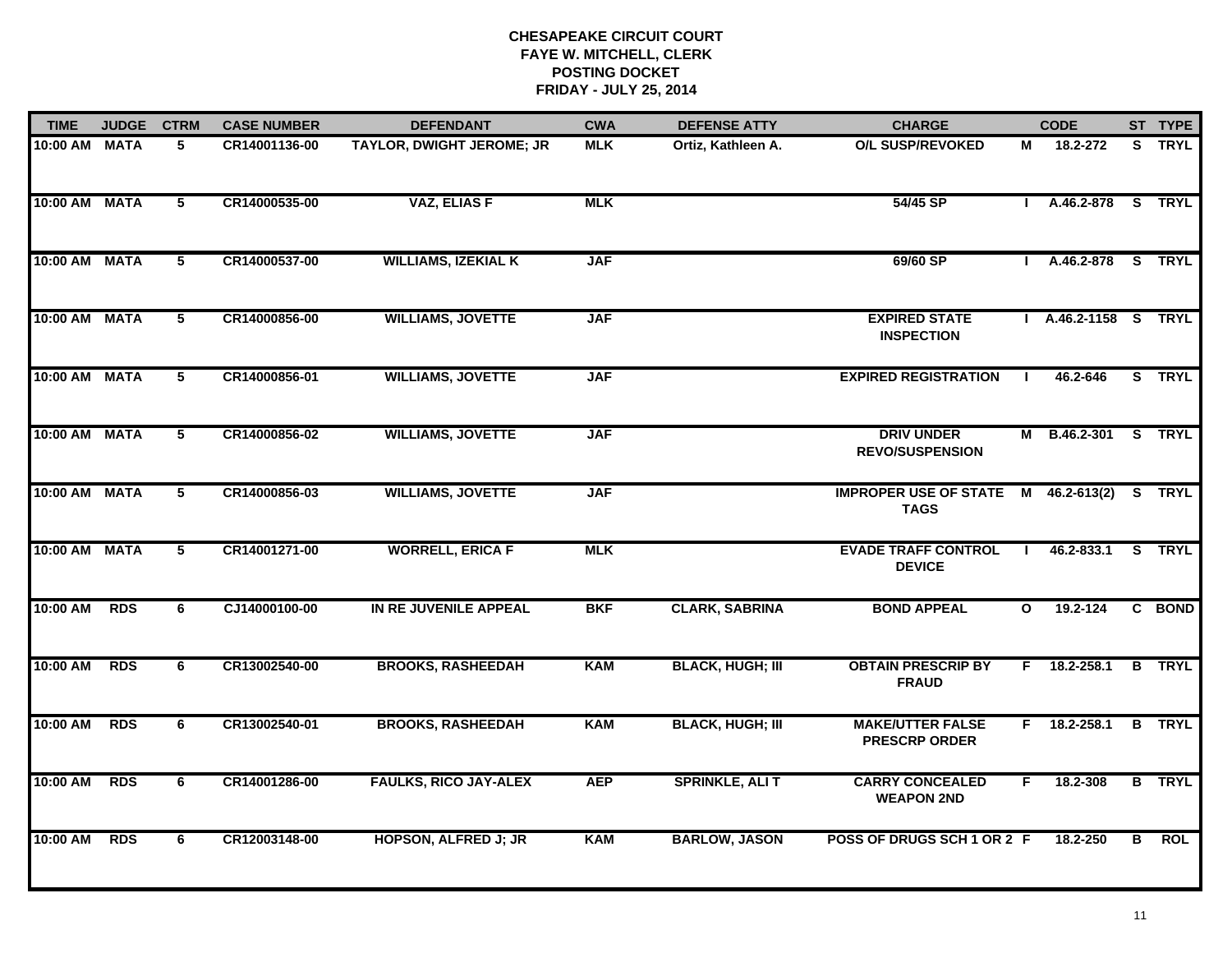| <b>TIME</b> | <b>JUDGE</b> | <b>CTRM</b> | <b>CASE NUMBER</b> | <b>DEFENDANT</b>              | <b>CWA</b> | <b>DEFENSE ATTY</b>    | <b>CHARGE</b>                              |    | <b>CODE</b>   |              | ST TYPE       |
|-------------|--------------|-------------|--------------------|-------------------------------|------------|------------------------|--------------------------------------------|----|---------------|--------------|---------------|
| 10:00 AM    | <b>RDS</b>   | 6           | CR14001126-00      | <b>MILTIER, MICHAEL JAMES</b> | <b>AEP</b> | <b>GILCHRIST, KURT</b> | <b>STATUTORY BURGLARY</b>                  | F. | 18.2-91       | $\mathbf{C}$ | <b>PLEA</b>   |
| 10:00 AM    | <b>RDS</b>   | 6           | CR14001126-01      | <b>MILTIER, MICHAEL JAMES</b> | <b>AEP</b> | <b>GILCHRIST, KURT</b> | <b>GRAND LARCENY</b>                       | F  | 18.2-95       |              | C PLEA        |
| 10:00 AM    | <b>RDS</b>   | 6           | CR14001126-02      | <b>MILTIER, MICHAEL JAMES</b> | <b>AEP</b> | <b>GILCHRIST, KURT</b> | <b>LARCENY W/ INTENT TO</b><br><b>SELL</b> |    | F 18.2-108.01 | C            | <b>PLEA</b>   |
| 10:00 AM    | <b>RDS</b>   | 6           | CR14001126-03      | <b>MILTIER, MICHAEL JAMES</b> | <b>AEP</b> | <b>GILCHRIST, KURT</b> | <b>STATUTORY BURGLARY</b>                  | F  | $18.2 - 91$   |              | C PLEA        |
| 10:00 AM    | <b>RDS</b>   | 6           | CR14001126-04      | <b>MILTIER, MICHAEL JAMES</b> | <b>AEP</b> | <b>GILCHRIST, KURT</b> | <b>GRAND LARCENY</b>                       | F. | 18.2-95       |              | C PLEA        |
| 10:00 AM    | <b>RDS</b>   | 6           | CR14001126-05      | <b>MILTIER, MICHAEL JAMES</b> | <b>AEP</b> | <b>GILCHRIST, KURT</b> | <b>LARCENY W/INTENT TO</b><br><b>SELL</b>  |    | F 18.2-108.01 | C            | <b>PLEA</b>   |
| 10:00 AM    | <b>RDS</b>   | 6           | CR14001050-00      | <b>SMITH, JASON SPENCER</b>   | <b>BKF</b> | <b>LEVIN, JOHN D</b>   | <b>THREAT:</b><br>ARSON/BOMB/EXPLOSIVE     | F  | 18.2-83       |              | C TRYL        |
| 10:00 AM    | <b>RDS</b>   | 6           | CR14001165-00      | <b>TYLER, SHERMAN CLIFTON</b> | <b>KAM</b> | <b>BELOTE, NICOLE</b>  | <b>STATUTORY BURGLARY</b>                  | F  | $18.2 - 91$   |              | <b>B</b> BOND |
| 10:00 AM    | <b>RDS</b>   | 6           | CR14001165-01      | <b>TYLER, SHERMAN CLIFTON</b> | <b>KAM</b> | <b>BELOTE, NICOLE</b>  | <b>GRAND LARCENY</b>                       | F  | $18.2 - 95$   |              | <b>B</b> BOND |
| 10:00 AM    | <b>RDS</b>   | 6           | CR14001165-02      | <b>TYLER, SHERMAN CLIFTON</b> | <b>KAM</b> | <b>BELOT, NICOLE</b>   | <b>FELONY FAILURE TO</b><br><b>APPEAR</b>  | F. | 19.2-128      | $\mathbf{c}$ | <b>BOND</b>   |